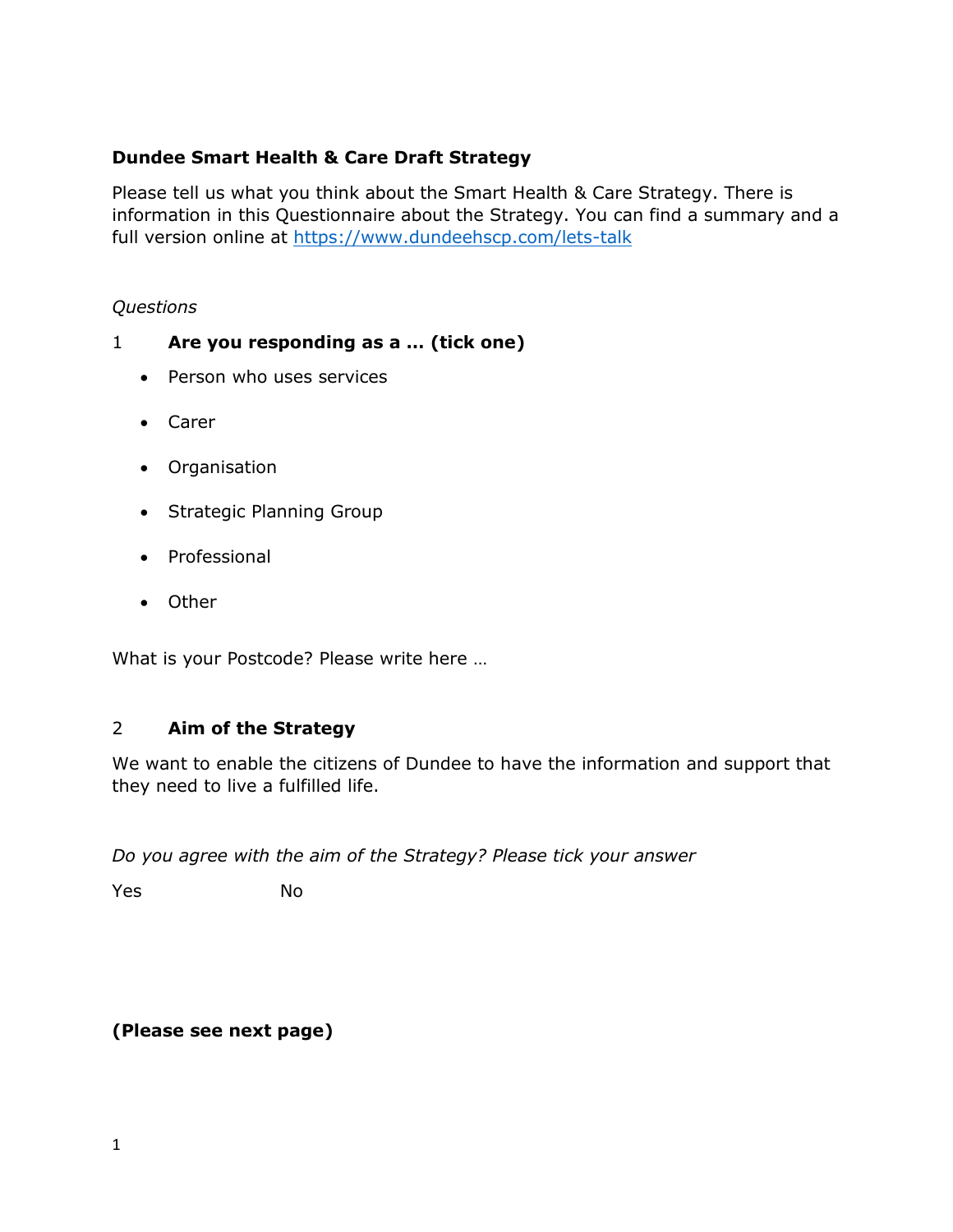## 3 **What we mean by 'Technology'**

We use this word to cover

- **telecare** (eg community alarms)
- **telehealth** (eg blood pressure monitors at home)
- **equipment** (eg walking aids, stairlifts, chairs for people with disabilities)
- **adaptations** (eg ramps, handrails)
- **digital technologies** (smartphones, tablets, computers, the internet, sensors, 'apps' and software).

By dealing with all these things together, we want to provide a service which is designed to suit each individual … a personalized approach.

*Do you agree with our approach to describing Technology?*

Yes No

#### 4 **What we want to achieve (Our Strategic Outcomes)**

- 1. **Information for You** Citizens of Dundee will say that they are able to look after their own health and well-being by being able to access online a range of information, advice and support
- 2. **Living a Fulfilled Life** Citizens of Dundee will say that they are able to live a fulfilled life by being able to easily access and use a range of technology to meet individual circumstances and outcomes.
- 3. **Building a Technology Enabled Care System** Our workforce and our partners will say that we use technology in everyday practice, are personalised in our approach to technology and promote innovation in the development and use of technology to meet citizens' outcomes.

*Do you agree with the strategic outcomes proposed in the plan?*

Yes No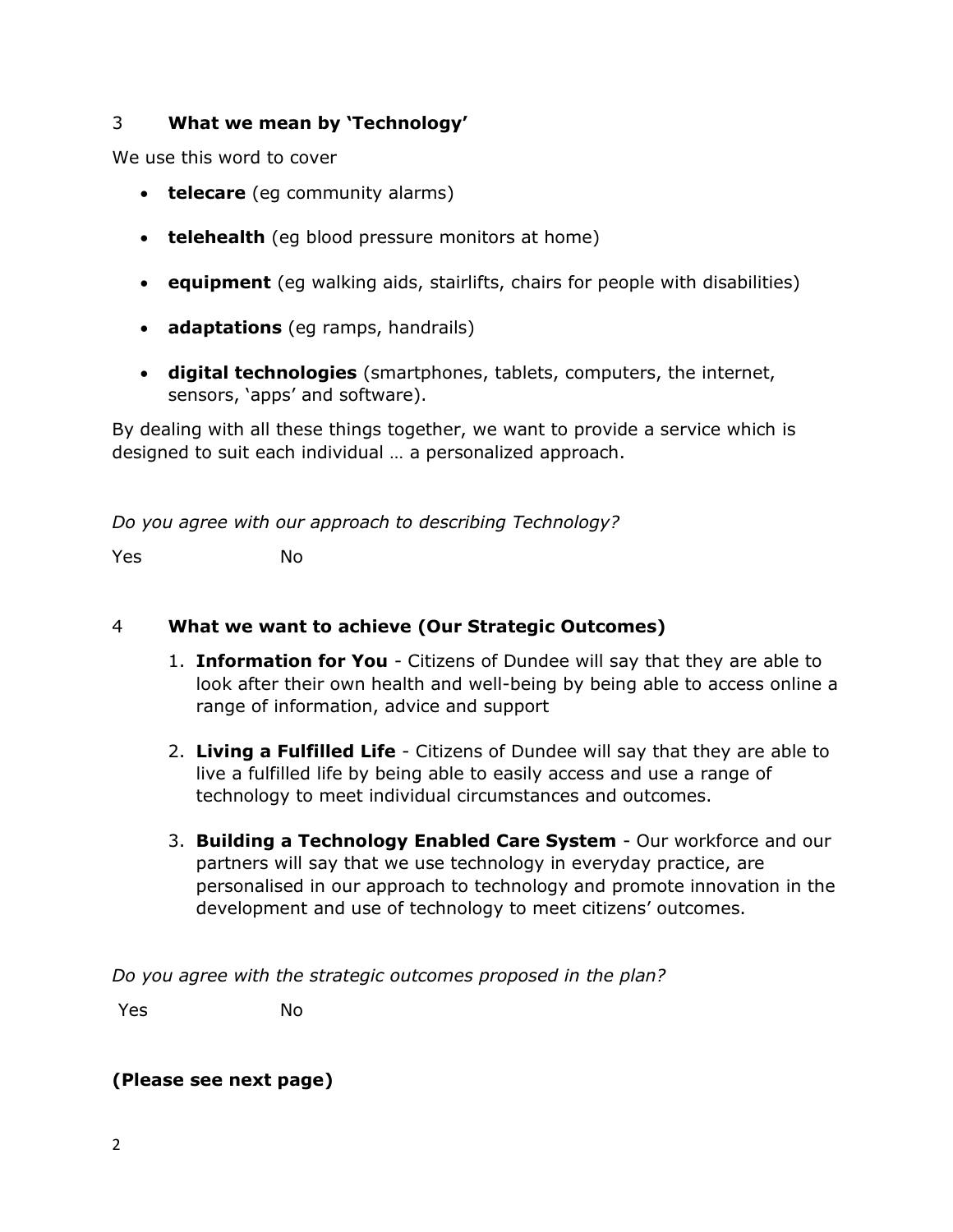## 5 **What we will do for Strategic Outcome 1 - Information**

We will spend time learning more about new technology which can help us take early action, prevent harm and encourage people to manage their own care and healthcare.

*Do you agree with this?*

Yes No

## 6 **What we will do for Strategic Outcome 2 – Living a Fulfilled Life**

We will ensure that when our staff are assessing what people need to live independently, they

- consider how telecare and telehealth might help
- Support people and make it possible for people to use the internet, assess their own needs on-line and find out what is available
- Contribute to discussions on the Local Housing Strategy to find ways of including digital infrastructure in current and new build housing
- Run tests of systems including "Just Checking" for assessment and "Netcall" to support attendance at appointments
- Arrange events with staff and the public to discuss what works, and new ideas
- Enable more staff members to prescribe telecare, telehealth and equipment
- Agree a joint approach on telecare with the City Council's Neighbourhood Services Department

*Do you agree what we will do under Strategic Outcome 2 – Living a Fulfilled Life?*

Yes No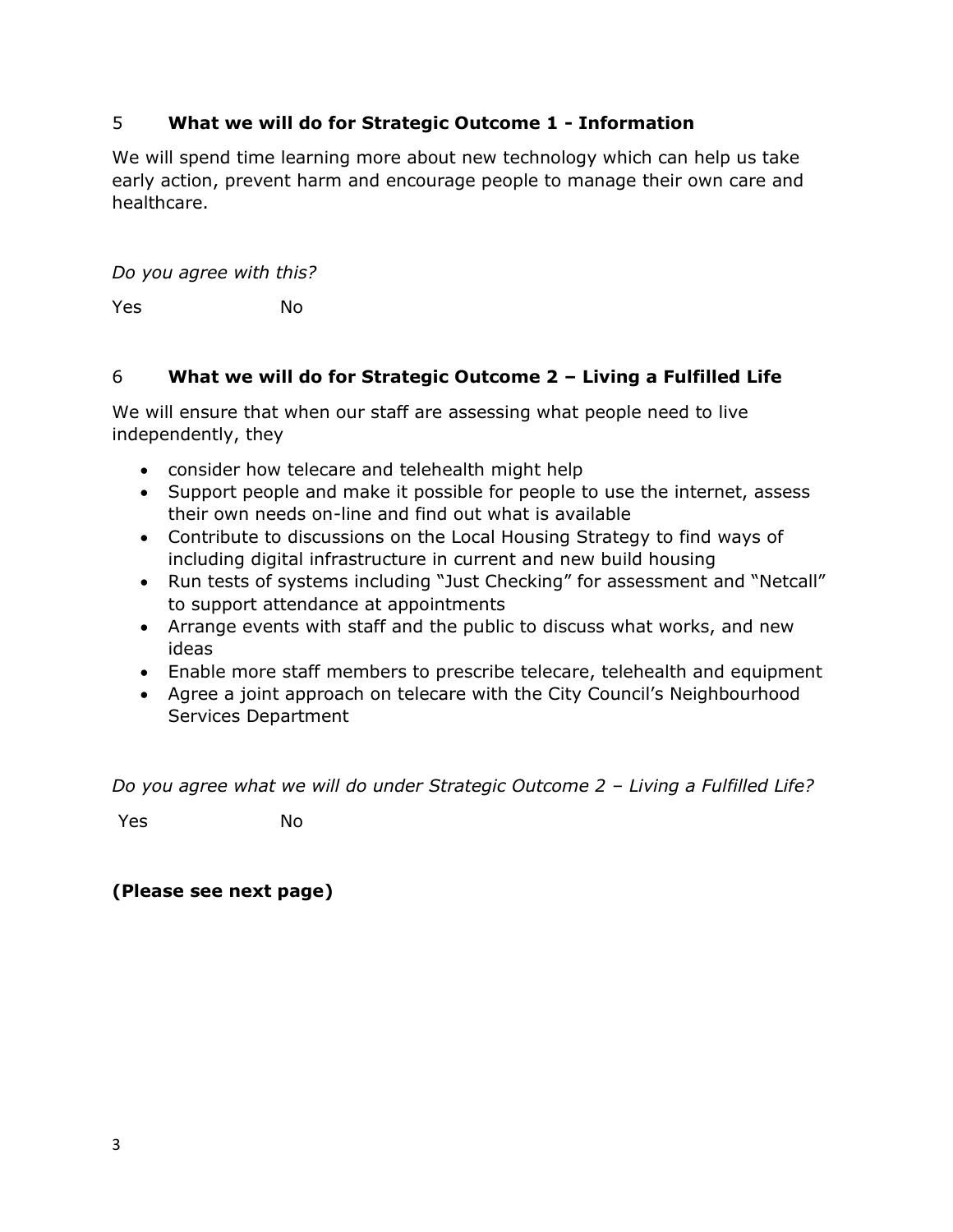### **7 What we will do for Strategic Outcome 3 - Building a Technology Enabled Care System**

We will

- continue to make links, spread ideas and look for useful new developments
- encourage networks where people using technology can support each other
- develop and train our workforce to embed technology in their daily work

*Do you agree with what we will do under Strategic Outcome 3 - Building a Technology Enabled Care System?*

Yes No

### **8 Please comment on any potential human rights or equality issues you can identify in delivering the strategic plan?**

Write your answer here …

## **9 Have we missed anything that is really significant?**

Yes No

If Yes, please tell us here what we have missed …